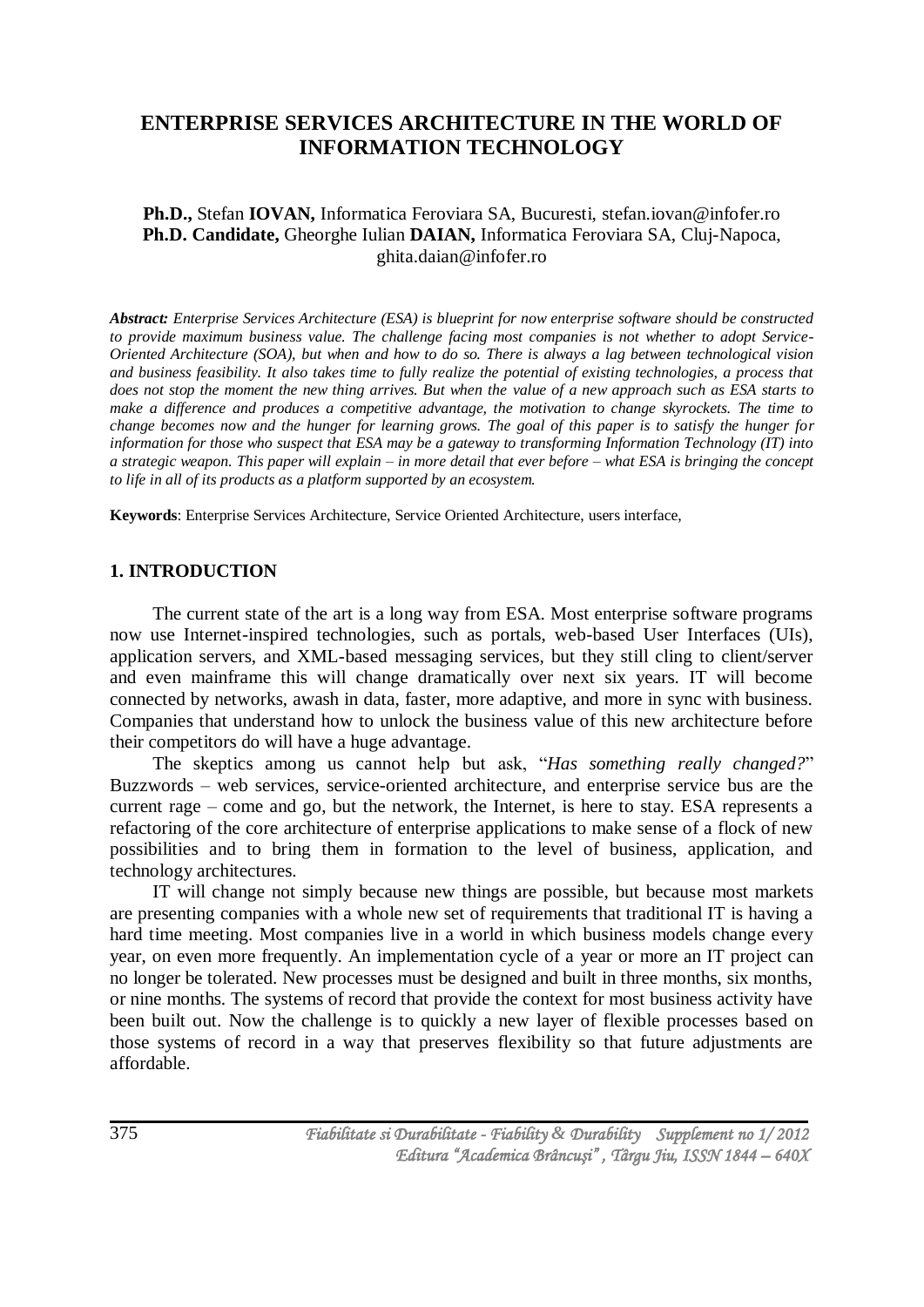#### **2. WHAT FORCES CREATED ESA?**

Modern businesses need functionality that is both distributed and centralized. Existing systems of record, such as Enterprise Resources Planning (ERP), Customer Relationship Management (CRM), Supply Chain Management (SCM), and so on, serve the needs of key segments of the organization. But at the same time, a need for many new processes has arisen that requires a flow that moves from one system of record to another, with the context for the process kept outside of any of the existing systems. The traditional way of building enterprise software is not well-suited to these new requirements and does not take full advantage of the new world of pervasive networks, reusable services, and distributed data. Treating an application as a self –contained world no longer meets the needs of business.

In the past, enterprise applications contained the end-to-end processes that were being automated. One program running on one computer automated a workflow process that began and ended inside application. A single database was the central mechanism of integration. All elements of the stack were contained within one program, as shown in Figure 1.

Figure 1 actually shows a prettier picture than what exists in many mainframe applications. Even after workflow mechanisms were in use and points of integration [1] were designed, process and integration logic ended up strewn all over the stack and was mixed in with application and UI logic. This structure, however, captures the spirit of mainframe applications, which at their best were organized into the following layers:

- The UI laver
- The process logic layer (which controls the automation of the steps)
- The integration logic layer (which controls the way the program interact)
- The application logic layer (which controls what the program is actually doing)
- The persistence layer that serves as the database (where all the information is stored).

Mainframe and client/server applications had complete control of the stack from top to bottom.

| <b>Mainframe and Client/Server Applications</b> |                   |  |
|-------------------------------------------------|-------------------|--|
|                                                 | User interface    |  |
|                                                 | Process logic     |  |
|                                                 | Integration logic |  |
|                                                 | Application logic |  |
|                                                 | Persistence       |  |
|                                                 |                   |  |

Developers were able to control a vertical slice when coding from UI to persistence. A single, consistent database was the point of integration. *Figure 1. Mainframe and client/sever architecture*

From a development perspective, the mainframe and client/server tools gave developers control over a vertical slice of this stack, from UI to the persistence layer. If functionality in other slices was to be reused, the developer would have a conversation with the developers of the other slices to figure out how to use their functionality. Everything came together and had to be carefully reconciled in the database, which was the central point of integration. One of the major points of ESA is to transform such conversations about reuse from an ad hoc event into a formal design based on the needs of business processes.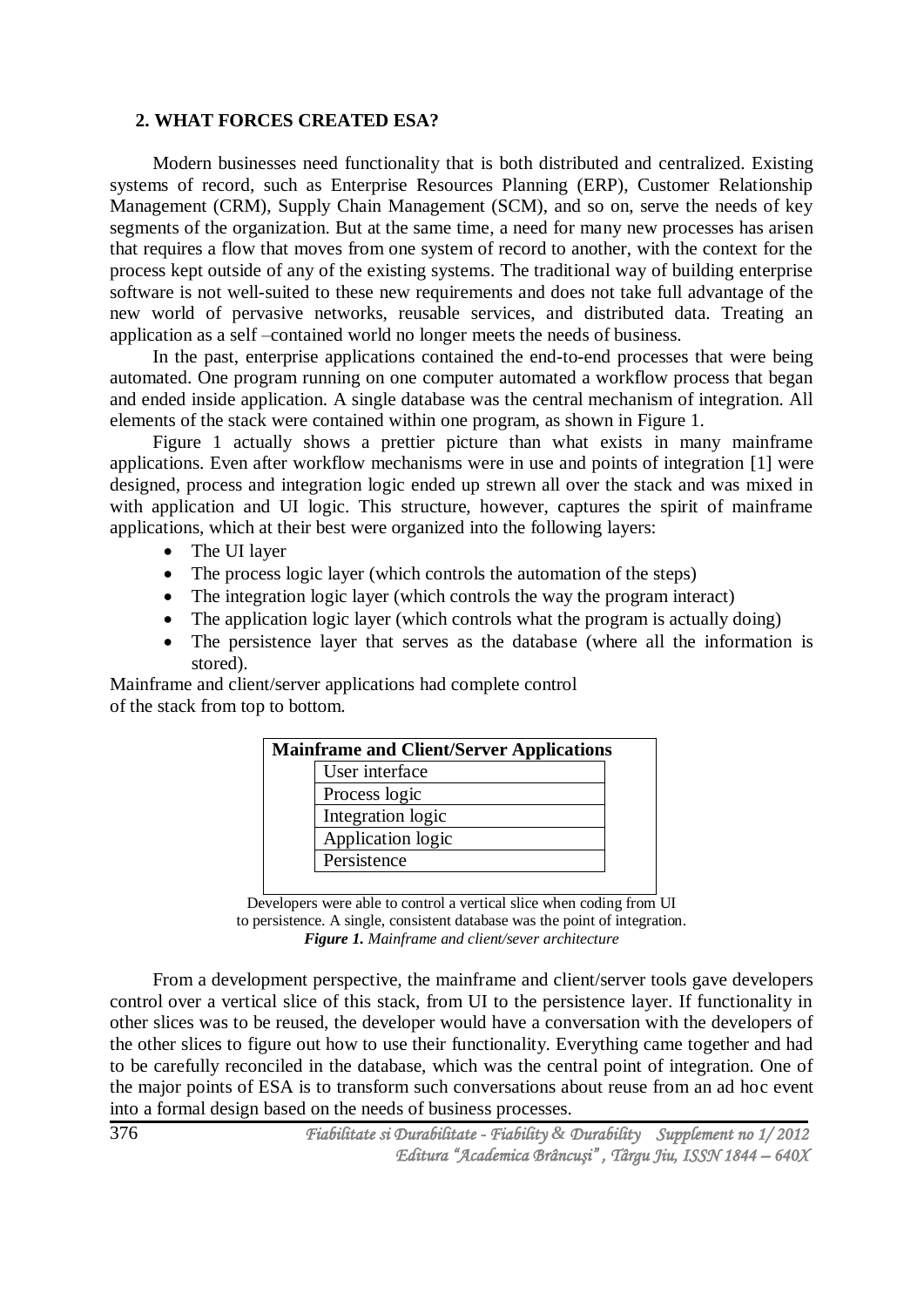It is possible to access the functionality in a mainframe/client/server stack through application programming interfaces (APIs) [4]. But there was no template for this; each time an API was developed, it came with its own assumptions about how it worked and how it should be used.

The mainframe/client/server applications did anticipate the need for customization through metadata, different variables controlling an application's behavior, and templates for UIs. But because the stack contained within one application, with the UI, process, application, integration, and information layers tightly coupled at design time, it was impossible to break open a mainframe application and restructure it to solve new problems.

# **3. APPLICATION PROLIFERATION**

In the late 1980s and 1990s, ERP systems showed the power of the mainframe/ client/ server stack. Despite growing pains, the widespread success of ERP – with SAP leading the charge – led to the creation of other applications, as seen in Figure 2.



*Figure 2. Many applications, many vendors*

While ERP was focused primarily on only the financial and management aspects of a company – before it expanded throughout the 1990s to sales, distribution, on other key functions – new applications such as CRM, SCM, and supplier relationship management (SRM), among other expanded the range of automation. This led to a proliferation of applications for most companies under the label "*best of breed*". The idea was to get the best application for each purpose. This allowed the VP of manufacturing the best SCM application, and so on. The main benefit of this proliferation was the creation of a comprehensive collection of systems of record that automated common business processes from end to end.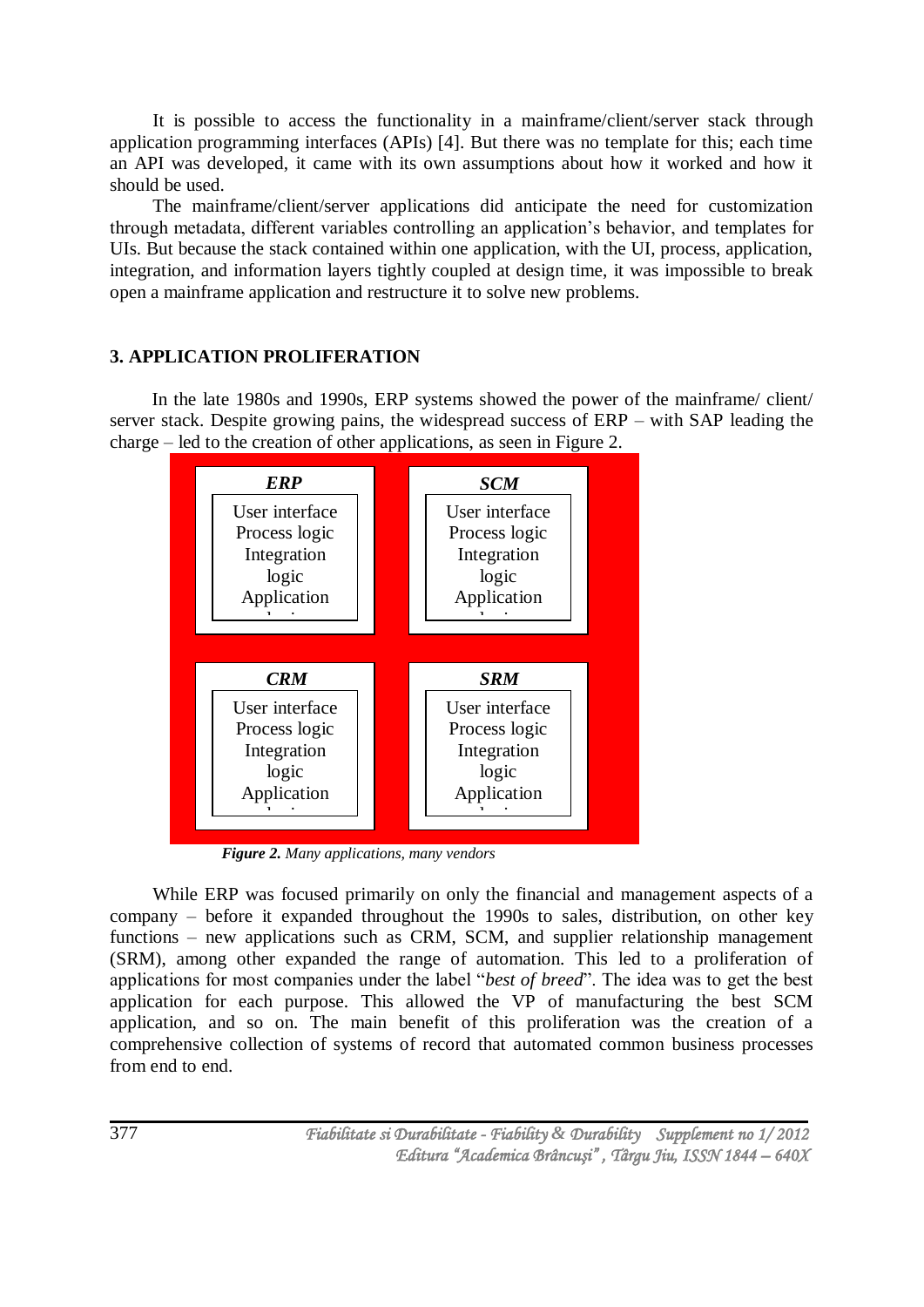But solutions from different vendors created a problem because they took away the central point of integration in the mainframe/ client/ server world: the single database. Data was scattered all over the system landscape, or even worse, was duplicated in multiple systems.

Communication and integration [2, 3] among applications became even more important when companies realized that essential processes may flow through several enterprise applications. The process that starts with taking and order and ends with the receipt of money, the so-called "*order to cash*" process, involved many enterprise applications. A financial transaction in the ERP system would move to the SCM system for a factory order, which then went to the CRM system for service questions, and then back to ERP for the final confirmation of the order. Getting it to work at all actually required expensive, hard-wired integration projects.

# **4. BRIDGING THE GAP AMONG SYSTEMS OF RECORD**

The next challenge facing companies using enterprise applications was integration [5] by SOA. Hence enterprise SOA [7] is a new standard which allows integrating the functionality of existing SAP applications. How could all of the best-of-breed applications be made to work together to serve the needs of the cross-application process that were becoming the key to increased efficiency and innovation? As shown in Figure 3, the key question concerned how to bridge the gap among systems of record.



*Figure 3. New solution emerged to connect and unify the distributed enterprise applications.*

Many different technologies emerged to bridge the gap, so a cross-application, integrated view of enterprise applications was created, based on the new possibilities of the Internet as a pervasive network and emerging technology standards such as HTTP, HTML, Java and XML: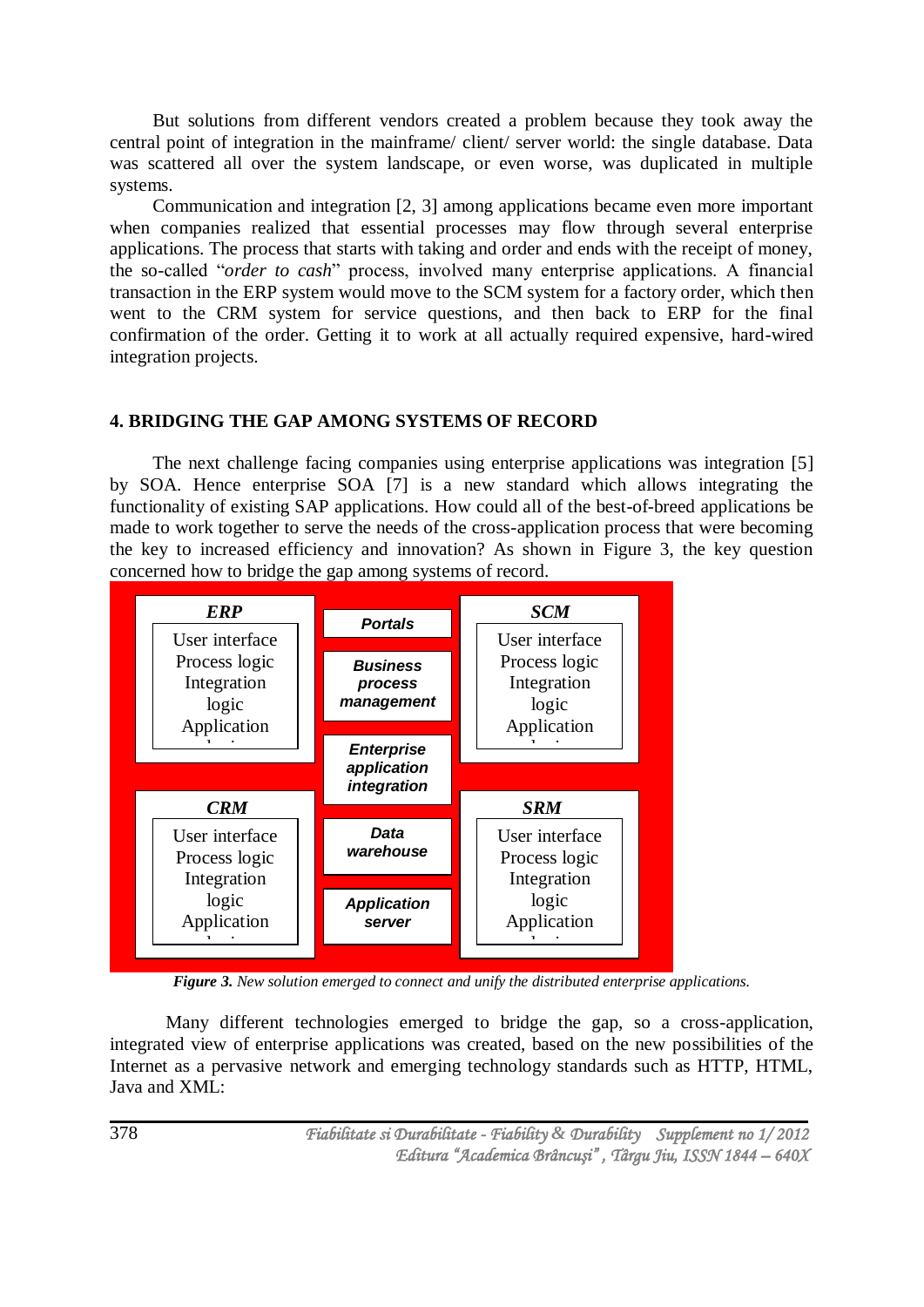- Portals emerged as web-based UI technology that enabled one UI to connect to functionality from the different applications [6].
- Data warehouse collected data from all of the different databases within the applications in one place.
- Enterprise Application Integration (EAI) technology created engines that allowed one application to send XML message – a standard for data formatting – to another application, B2B [2, 3]. The receiving application could send a response back, and all sorts of fancy alerting, monitoring, and triggering could happen in central systems for routing and transforming messages.
- Business Process Management applications for process modeling and management were frequently coupled with EAI technologies to create a new way to define and execute processes in the center.
- Many of these integration tools were powered by application server, a new sort of structure for applications based on standards such as Java 2 Enterprise Edition (J2EE) that were created for the world of the Internet.

These new technologies started to bridge the gap among isolated enterprise applications and enabled some cross-application coordination and development. The results were encouraging. Portals could bring together UI elements from different applications, as well as gathering information from different sources and displaying them in one place. Data warehouse created one view of distributed information, albeit with a delay caused by batchoriented extraction processes. EAI technologies connected applications, but these connections were complex and threatened a new layer of unstandardized spaghetti. Parts of the gap were bridged with these approaches and the requirements from cross-application processes were met to some extent. These capabilities fell far short of a unified approach to UI, process, and information integration, however. They also ushered in a new set of problems – integration of the integration technologies.

Portals might need to talk the data warehouse, which may need to send and receive data through the EAI system, which could be working with a Business Process Management system. The same sort of integration problems hat these technologies were designed to resolve among enterprise applications arose among the integration technologies, which also generally came from a variety of vendors. It was "*best of breed*" all over again, except this time; it concerned integration tools, not applications.

# **6. EXAMPLE: mySAP Business Suite and SAP NetWeaver**

The cost of integrating enterprise applications and integrating integration technologies quickly mounted, leading customers to ask, "*Is this really our problem to solve?*" SAP thought not, and solved this problem in two ways. First, SAP assembled its own solutions for ERP, CRM, SCM, SRM, and so forth into a unified collection called the myAP Business Suite. Second, SAP integrated all of the integration technologies into a unified whole, called SAP NetWeaver. Furthermore, SAP started to develop all of its mySAP Business Suite applications using SAP NetWeaver: in other words, integrated applications built on integrated technologies as a platform.

This created the situation shown in Figure 4 in which an integrated set of tools could help manage processes across a set of enterprise applications designed to work together.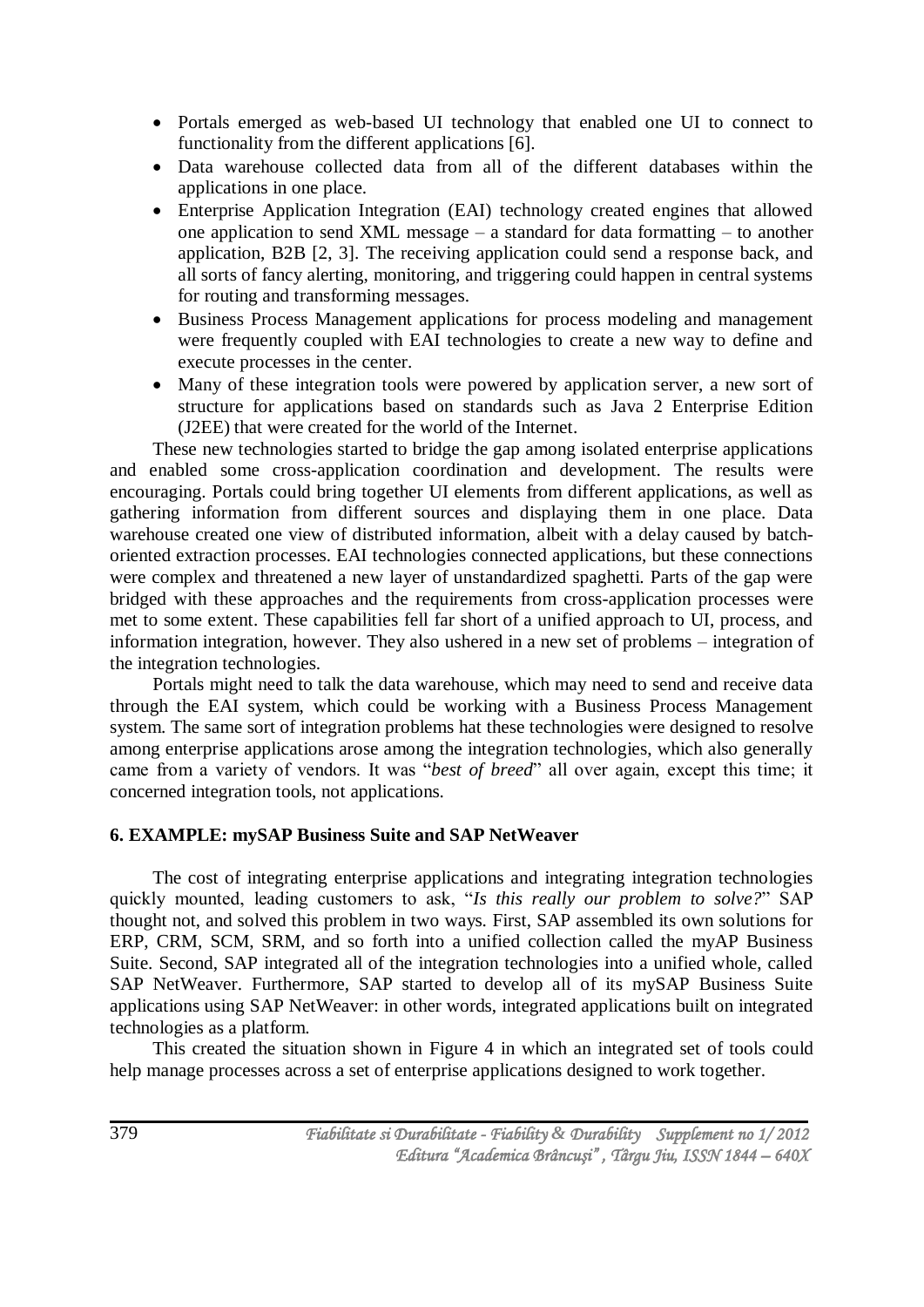This approach solved a large portion in the problem of connecting enterprise applications and integration technologies to each other.

SAP NetWeaver allows you to write programs not only in ABAP – the language that has been used for more than 20 years to write applications in  $SAP - but$  also in Java [7]. This helps solve the problem of integrating the integration tools, but still the problem of getting all of these applications to talk to each other remains.

Bringing all of the applications together in the mySAP Business Suite helped solve the second half of the cross-application integration problem in a variety of ways. SAP was able to add business packages to configure enterprise applications to work together.



*Figure 4. SAP unified enterprise applications into mySAP Business Suite and combined integration components into SAP NetWeaver, which became a technology platform for the development of enterprise applications.*

The challenge still remained, however, to be able to recombine systems of record to solve new problems. The connections made possible by SAP NetWeaver allowed some processes to flow from one enterprise application to another, and solve a host of other problems as well. Much of the power of enterprise applications was still locked in the monolithic structure. Business needed to change faster than the connections between applications could be constructed.

# **7. REFERENCES**

[1] A. Y. Halevy and et al. "*Enterprise information integration: successes, challenges and controversies*", In SIGMOD Conference, pg. 778-787, 2005. [2] B. Medjahed, B. Benatallah, A. Bouguettaya, A. H. H. Ngu, A. K. Elmagarmid, "*Business-to-business interactions: issues and enabling technologies*". The VLDB J., **12(1)**, pg. 59-85, 2003.